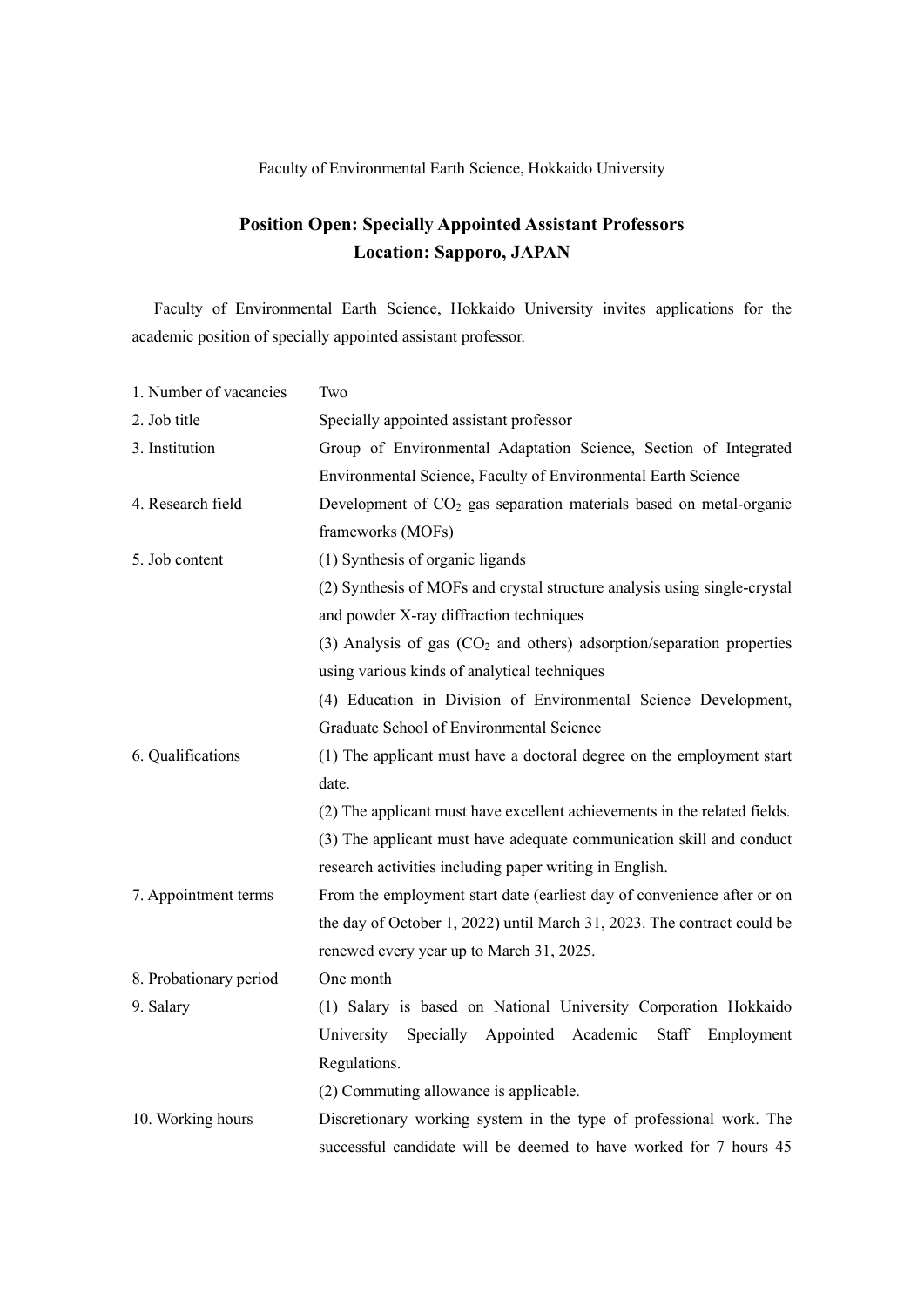minutes per working day.

| 11. Social insurances                     | Employees' Pension Insurance (Kousei Nenkin)                             |  |
|-------------------------------------------|--------------------------------------------------------------------------|--|
|                                           | <b>MEXT Mutual Aid Association Health Insurance</b>                      |  |
|                                           | <b>Employment Insurance</b>                                              |  |
|                                           | Industrial Accident Compensation Insurance                               |  |
| 12. Name of recruiter institution         |                                                                          |  |
|                                           | National University Corporation Hokkaido University                      |  |
| 13. Measures to prevent second-hand smoke |                                                                          |  |
|                                           | Smoking in designated areas only                                         |  |
| 14. Required application documents        |                                                                          |  |
|                                           | (1) Curriculum Vitae including Web of Science ResearcherID if available  |  |
|                                           | *Applicant who was employed by Hokkaido University after April 1,        |  |
|                                           | 2013 (any position, including Part-time Lecturer, TA, TF, RA, and Short- |  |
|                                           | term Support Assistant, etc.) should provide full details of your        |  |
|                                           | employment history.                                                      |  |
|                                           | (2) Lists of scientific publications (peer reviewed original papers and  |  |
|                                           | others should be separated) and research grants obtained                 |  |
|                                           | (3) Copies and index of representative papers (up to 5, the index should |  |
|                                           | include their abstracts and numbers of citations)                        |  |
|                                           | (4) Summary of past research (approx. 600 words)                         |  |
|                                           | (5) Names of two references with contact information                     |  |
|                                           | (6) A storage medium (CD, DVD, or USB flash drive) containing above      |  |
|                                           | documents (1-5) in PDF files (each in separate files)                    |  |
| 15. Deadline for receipt                  | August 17, 2022                                                          |  |
| 16. Address for application and inquiry   |                                                                          |  |
|                                           | Prof. Shin-ichiro Noro                                                   |  |
|                                           | Section of Integrated Environmental Science                              |  |
|                                           | Faculty of Environmental Earth Science, Hokkaido University              |  |
|                                           | Kita 10 Nishi 5, Kita-ku, Sapporo 060-0810, Japan                        |  |
|                                           | Tel. +81-11-706-2272                                                     |  |
|                                           | E-mail: noro[at]ees.hokudai.ac.jp (replace [at] by $\omega$ )            |  |
|                                           | * Dossier and materials for application should be sent to the following  |  |
|                                           | address by registered mail. In the case of applying by E-mail, please    |  |
|                                           | contact Shin-ichiro Noro in advance. Dossier will not be returned but    |  |
|                                           | carefully discarded after the review process is completed.               |  |
| 17. Notes                                 | Hokkaido University is committed to actively promoting education and     |  |